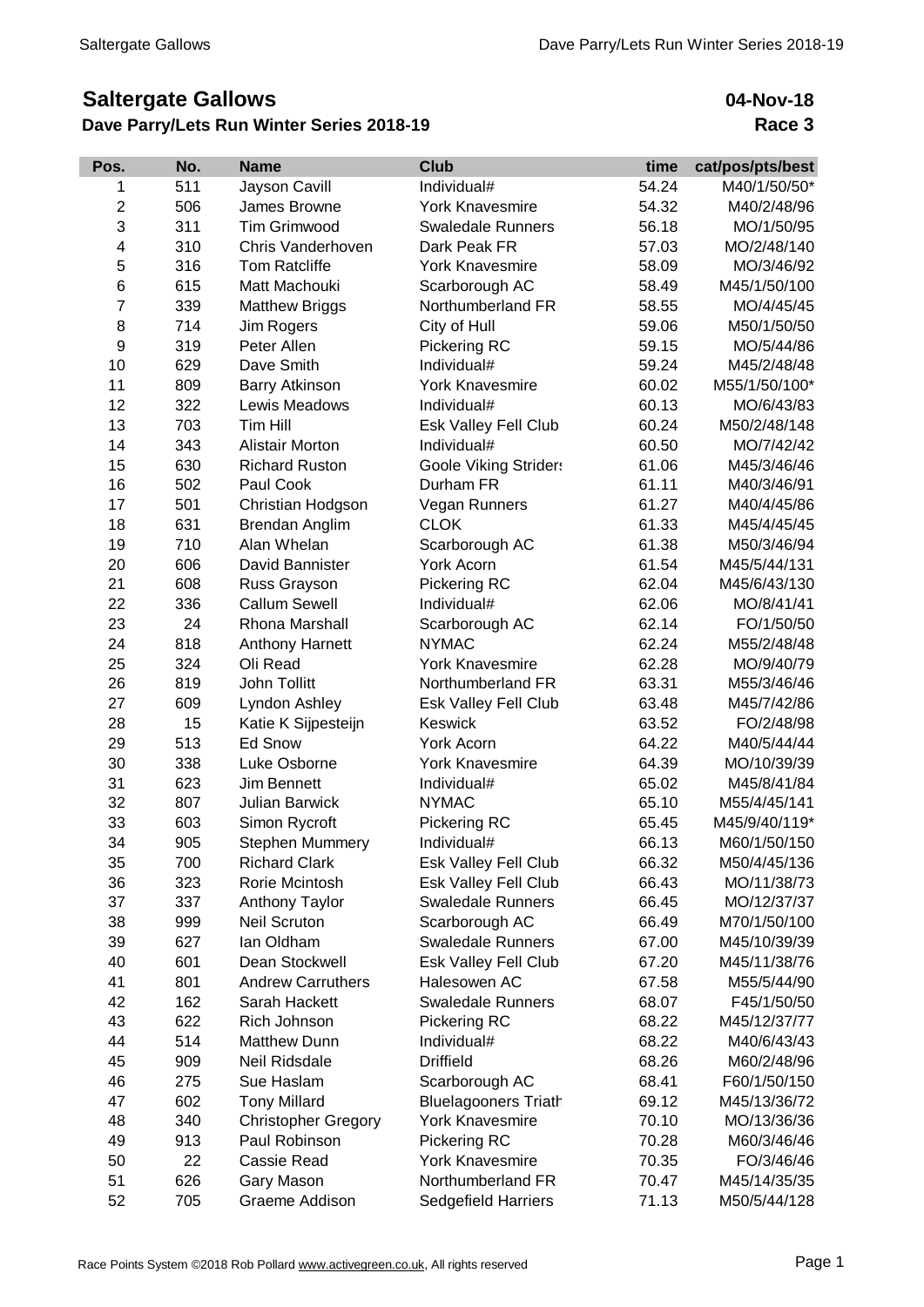| 53         | 704 | Michael Keavney                                | <b>Swaledale Runners</b>    | 71.24  | M50/6/43/127  |
|------------|-----|------------------------------------------------|-----------------------------|--------|---------------|
| 54         | 512 | Simon Hewitt                                   | <b>Swaledale Runners</b>    | 71.30  | M40/7/42/42   |
| 55         | 628 | Mark Brown                                     | Esk Valley Fell Club        | 72.14  | M45/15/34/34  |
| 56         | 211 | <b>Lorraine Hiles</b>                          | <b>Thirsk and Sowerby</b>   | 72.25  | F50/1/50/50   |
| 57         | 810 | Mark May                                       | Scarborough AC              | 72.50  | M55/6/43/87   |
| 58         | 715 | <b>Steve Watson</b>                            | Individual#                 | 73.51  | M50/7/42/42   |
| 59         | 276 | Jane Hamp                                      | Scarborough AC              | 74.03  | F60/2/48/48   |
| 60         | 7   | Rebecca Dent                                   | Scarborough AC              | 74.16  | FU23/1/50/100 |
| 61         | 212 | Jane Briggs                                    | Northumberland FR           | 74.20  | F50/2/48/48   |
| 62         | 912 | <b>Andrew Duncan</b>                           | Northumberland FR           | 74.28  | M60/4/45/45   |
| 63         | 914 | <b>Martin Roberts</b>                          | Todmorden                   | 74.38  | M60/5/44/44   |
| 64         | 625 | Steven Mark Littlewood                         | Individual#                 | 74.39  | M45/16/33/33  |
| 65         | 250 | <b>Caroline Glover</b>                         | <b>Wharfedale Harriers</b>  | 75.06  | F55/1/50/150  |
| 66         | 820 | Harry Ransome                                  | Northumberland FR           | 75.07  | M55/7/42/42   |
| 67         | 618 | <b>Chris Bourne</b>                            |                             |        |               |
|            |     |                                                | Scarborough AC              | 75.10  | M45/17/32/71  |
| 68         | 105 | Caroline Graham                                | <b>Swaledale Runners</b>    | 75.50  | F40/1/50/50   |
| 69         | 910 | <b>Richard Parkin</b>                          | <b>Beverley AC</b>          | 76.03  | M60/6/43/89   |
| 70         | 26  | Ruth Kaftiriani                                | Pickering RC                | 76.20  | FO/4/45/45    |
| 71         | 203 | <b>Denise Tunstall</b>                         | <b>DFR</b>                  | 76.29  | F50/3/46/142  |
| 72         | 342 | Vincent Vurgest                                | Individual#                 | 76.36  | MO/14/35/35   |
| 73         | 341 | Nathan Vurgest                                 | <b>Datchet Dashers</b>      | 77.34  | MO/15/34/34   |
| 74         | 815 | David Robinson                                 | <b>NYMAC</b>                | 78.22  | M55/8/41/41   |
| 75         | 100 | <b>Hiede Coates</b>                            | Scarborough AC              | 78.24  | F40/2/48/98   |
| 76         | 977 | <b>Michael Hetherton</b>                       | Pickering RC                | 79.10  | M70/2/48/144  |
| 77         | 23  | <b>Charlotte Boig</b>                          | Individual#                 | 79.23  | FO/5/44/44    |
| 78         | 953 | <b>Robert Lillie</b>                           | Scarborough AC              | 79.30  | M65/1/50/144  |
| 79         | 106 | <b>Hazel Friende</b>                           | <b>York Triathlon Club</b>  | 79.43  | F40/3/46/46   |
| 80         | 309 | <b>Paul Matthew Smith</b>                      | Pickering RC                | 79.58  | MO/16/33/68   |
| 81         | 25  | Adrienne Symonds                               | Individual#                 | 80.26  | FO/6/43/43    |
| 82         | 624 | <b>Andrew Sunley</b>                           | Individual#                 | 80.51  | M45/18/31/31  |
| 83         | 151 | Debbie Rycroft                                 | Pickering RC                | 80.59  | F45/2/48/140* |
| 84         | 711 | Jonathan Hudson                                | Individual#                 | 81.06  | M50/8/41/79   |
| 85         | 712 | Mike Ullathorne                                | Individual#                 | 81.51  | M50/9/40/79   |
| 86         | 804 | David Stephenson                               | Pickering RC                | 82.05  | M55/9/40/122  |
| 87         | 258 | Sue Slack                                      | <b>Pickering RC</b>         | 82.55  | F55/2/48/48   |
| 88         | 335 | <b>Robert Leafe</b>                            | Individual#                 | 83.37  | MO/17/32/32   |
| 89         | 160 | Julie Towse                                    | Individual#                 | 83.39  | F45/3/46/46   |
| 90         | 256 | Sharon Gaytor                                  | <b>NYMAC</b>                | 83.57  | F55/3/46/46   |
| 91         | 816 | Kevin Barber                                   | Scarborough AC              | 84.26  | M55/10/39/39  |
| 92         | 103 | Jo Barrett                                     | <b>York Postal Harriers</b> | 85.37  | F40/4/45/45   |
| 93         | 161 | Nicola Harrison                                | Scarborough AC              | 85.39  | F45/4/45/45   |
| 94         | 102 | Ali Watson                                     | <b>Fitmums and Friends</b>  | 86.13  | F40/5/44/44   |
| 95         | 210 | Jan Suddaby                                    | <b>East Hull Harriers</b>   | 86.53  | F50/4/45/45   |
| 96         | 817 | William Gaytor                                 | <b>NYMAC</b>                | 88.13  | M55/11/38/38  |
| 97         | 206 | Sally Kingscott                                | Scarborough AC              | 90.57  | F50/5/44/86   |
| 98         | 253 | <b>Christine Hemingway</b>                     | City of Hull                | 93.09  | F55/4/45/45   |
| 99         | 255 | <b>Sue Roberts</b>                             | Todmorden                   | 93.39  | F55/5/44/44   |
|            |     |                                                |                             |        |               |
| 100<br>101 | 202 | Carina Pelucci<br>David Parke                  | Scarborough AC              | 97.18  | F50/6/43/87   |
|            | 951 |                                                | Scarborough AC              | 97.19  | M65/2/48/138  |
| 102        | 254 | Caroline Horsburgh                             | Individual#                 | 98.55  | F55/6/43/43   |
| 103        | 257 | <b>Beverley Eastwood</b>                       | Esk Valley Fell Club        | 101.39 | F55/7/42/42   |
| 104        | 163 | Gillian Minkland-Zuiderwi Esk Valley Fell Club |                             | 101.42 | F45/5/44/44   |
| 105        | 158 | Rohan Hill                                     | Individual#                 | 102.30 | F45/6/43/86   |
| 106        | 6   | Lisa Baker                                     | Scarborough AC              | 104.56 | FO/7/42/86    |
| 107        | 104 | <b>Heather Weston</b>                          | Scarborough AC              | 107.00 | F40/6/43/43   |
| (End)      |     |                                                |                             |        |               |